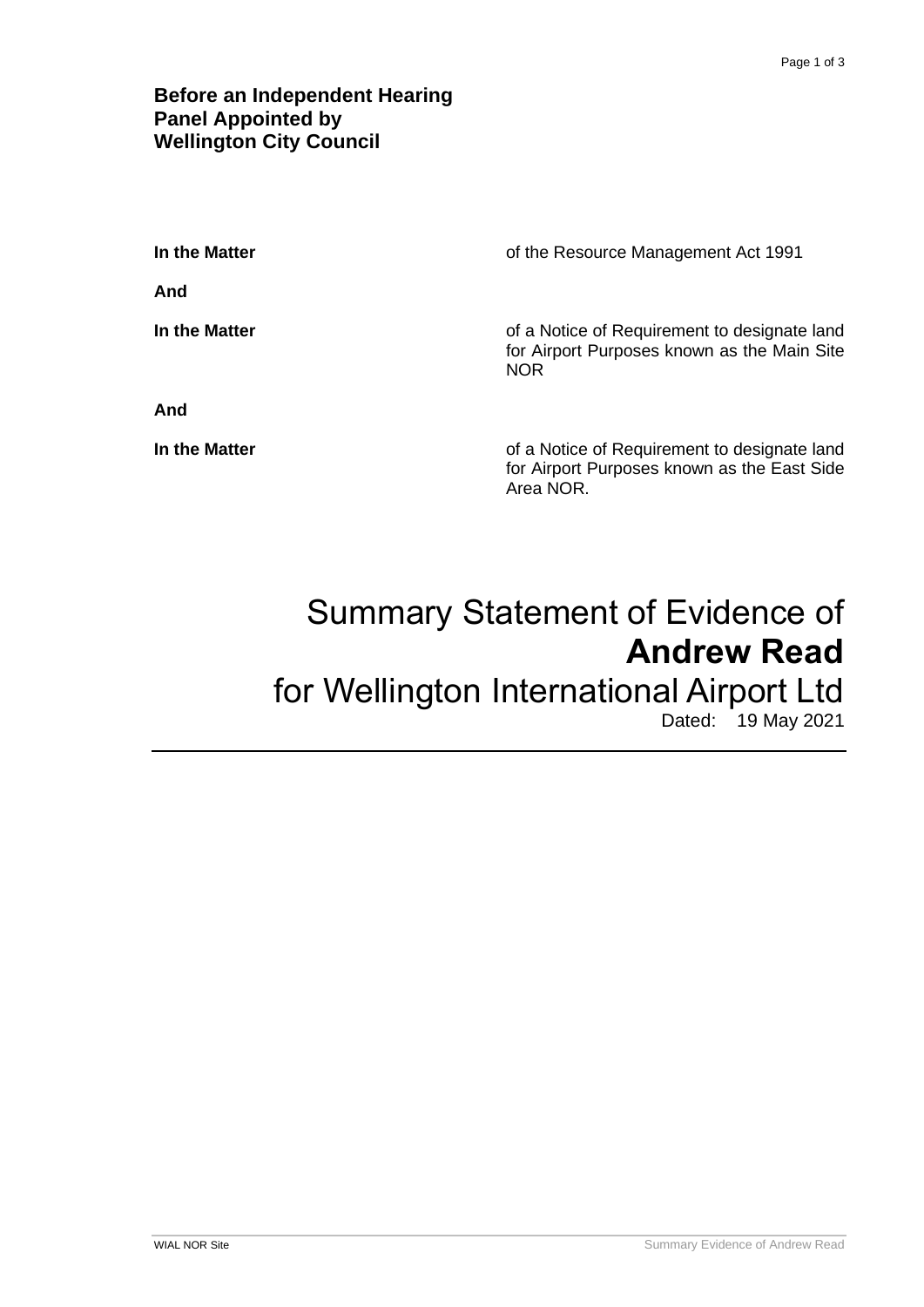## **INTRODUCTION**

#### **Qualifications and Experience**

- 1. My name is Andrew Read.
- 2. My qualifications and experience are provided in my statement of evidence dated 05 May 2021.

## **SCOPE OF EVIDENCE**

3. My evidence deals with the potential lighting effects of the Designation Outcomes associated with the Main Site Notice of Requirements (NoR) and the East Side Area (ESA) NoR.

## **EXECUTIVE SUMMARY**

- 4. An assessment of the environmental effects associated with the Main Site NoR was not included in the scope of my engagement. This was because the designation change proposes permitted activity standards and thresholds that are generally in accordance with those currently permitted under the Wellington District Plan (WDP).
- 5. Lighting associated with the Main Site NoR is not anticipated to give rise to adverse effects that are different to those that can occur under the presently permitted WDP provisions. I note that the proposed lighting condition is better at managing effects than the WDP because it requires compliance with AS/NZS 4282: 2019 "*Control of the obtrusive effects of outdoor lighting*".
- 6. The visual effects from the proposed development of the East Side Area would be quite different to the existing views, with the perception of the effects dependent upon the individual viewpoint and viewer.
- 7. The dark golf course area in the foreground would become permanently illuminated with airfield related lighting and lighting associated with transiting aircraft. The terminal precinct area, which is presently populated with multiple disparate glare sources and irregularly illuminated surfaces, would be replaced by a cool white uniform lighting effect. The lighting would be seen against the backdrop of internally illuminated terminal and carpark buildings and the apron floodlighting for the western apron.
- 8. The WDP Rules, limiting the amount of spill light to residential zoned sites, will be easily complied with given the distance between the properties and the lights.